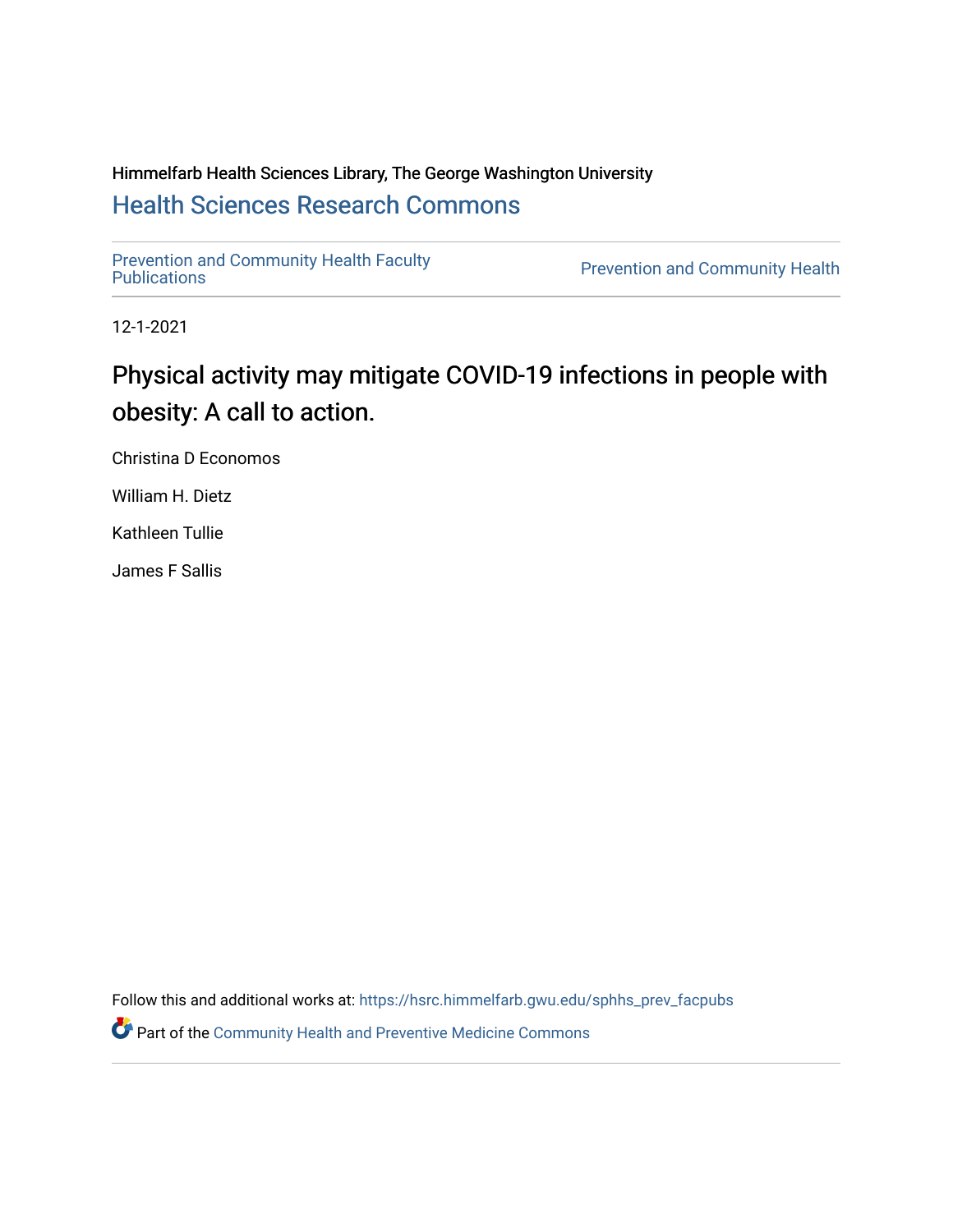## **PERSPECTIVE**



# **Physical activity may mitigate COVID-19 infections in people with obesity: A call to action**

# **Christina D. Economos1** | **William H. Dietz2** | **Kathleen Tullie3** | **James F. Sallis<sup>4</sup>**

<sup>1</sup>Friedman School of Nutrition Science and Policy, Tufts University, Boston, Massachusetts, USA

<sup>2</sup>Sumner M. Redstone Global Center for Prevention and Wellness, Milken Institute School of Public Health, George Washington University, Washington, DC, USA

3 BOKS, Boston, Massachusetts, USA

4 Herbert Wertheim School of Public Health and Human Longevity Science, UC San Diego, La Jolla, California, USA

#### **Correspondence**

Christina D. Economos, Friedman School of Nutrition Science and Policy, Tufts University 150 Harrison Ave. Boston, MA 02111, USA. Email: [christina.economos@tufts.edu](mailto:christina.economos@tufts.edu)

At the start of the COVID-19 pandemic in the US, 42.5% of adults and 18.5% of children had obesity (1,2), and less than 50% of the population met physical activity recommendations (3). Emerging evidence indicates that physical activity declined during the pandemic, likely in part because of school closures and restricted access to common indoor and outdoor places where people are active. Public health interventions are urgently needed to promote an active lifestyle and engagement in physical activity to mitigate the physical and mental adverse impact of COVID-19 (4).

The association between obesity and the increased risk of COVID-19 infections, hospitalizations, intensive care unit admissions, and death is unequivocal (5,6). Furthermore, obesity increases the risk of intubation and death in patients less than 65 years old infected with COVID-19, independent of diabetes and hypertension (7). Although children and adolescents are less likely to have severe COVID-19 infections, obesity is the most common comorbidity among hospitalized pediatric (8) and 18- to 34-year-old young adult patients (9). Factors that contribute to these associations include impaired respiratory function, chronic inflammation associated with obesity, and impaired immune function during childhood and adulthood (10). Reduced ventilatory capacity with decreased chest wall compliance and increased intra-abdominal adiposity with reduced diaphragmatic excursion increase the work of breathing. Low grade chronic inflammation with increased cytokines, interleukins, and tumor necrosis factor may heighten the inflammatory response to the coronavirus (11).

Physical activity benefits for preventing or reducing body fat gain, undesirable fat distribution, and improved health for people with obesity are well documented (3). The role of physical activity in mitigating COVID-19 severity underscores its promise (12) as a

public health strategy (13). A recent study using electronic health records demonstrated that meeting physical activity guidelines was strongly associated with a reduced risk for severe COVID-19 outcomes among infected adults (14), even after adjusting for multiple chronic conditions.

Published reviews have demonstrated that physical activity enhances immune function and reduces inflammation, which directly reduces infectious disease severity (12). Antibody responses to hepatitis A, hepatitis B, influenza A, tetanus, and rabies vaccines suggest a decrease in immune responsiveness among people with obesity (15). However, physical activity substantially increases the percent of older adults who have a sufficient antibody response to certain vaccines (16). The relationship between physical activity and the risk of upper respiratory infections is J-shaped and may be mediated by the effects of physical activity on immune function (17). Together, these observations suggest that physical activity may play a vital role in preventing and mitigating COVID-19 infections in people with obesity.

Stress levels have increased in response to the pandemic because of health concerns, food insecurity, job loss, racial injustice, political unrest, and social isolation (18). In addition to psychological distress, imbalances in cortisol interfere with immune function and inflammation control. Physical activity is one of the most effective strategies for preventing and treating anxiety and depression, as well as for rebalancing cortisol (13). In addition to the mental health benefits, moderate-intensity physical activity produces strong immune and inflammatory benefits, and most of the beneficial compounds are synthesized in, or stimulated by, active skeletal muscles. Because skeletal muscle constitutes 30% to 40% of body weight, active muscles distribute positive effects throughout the body (13).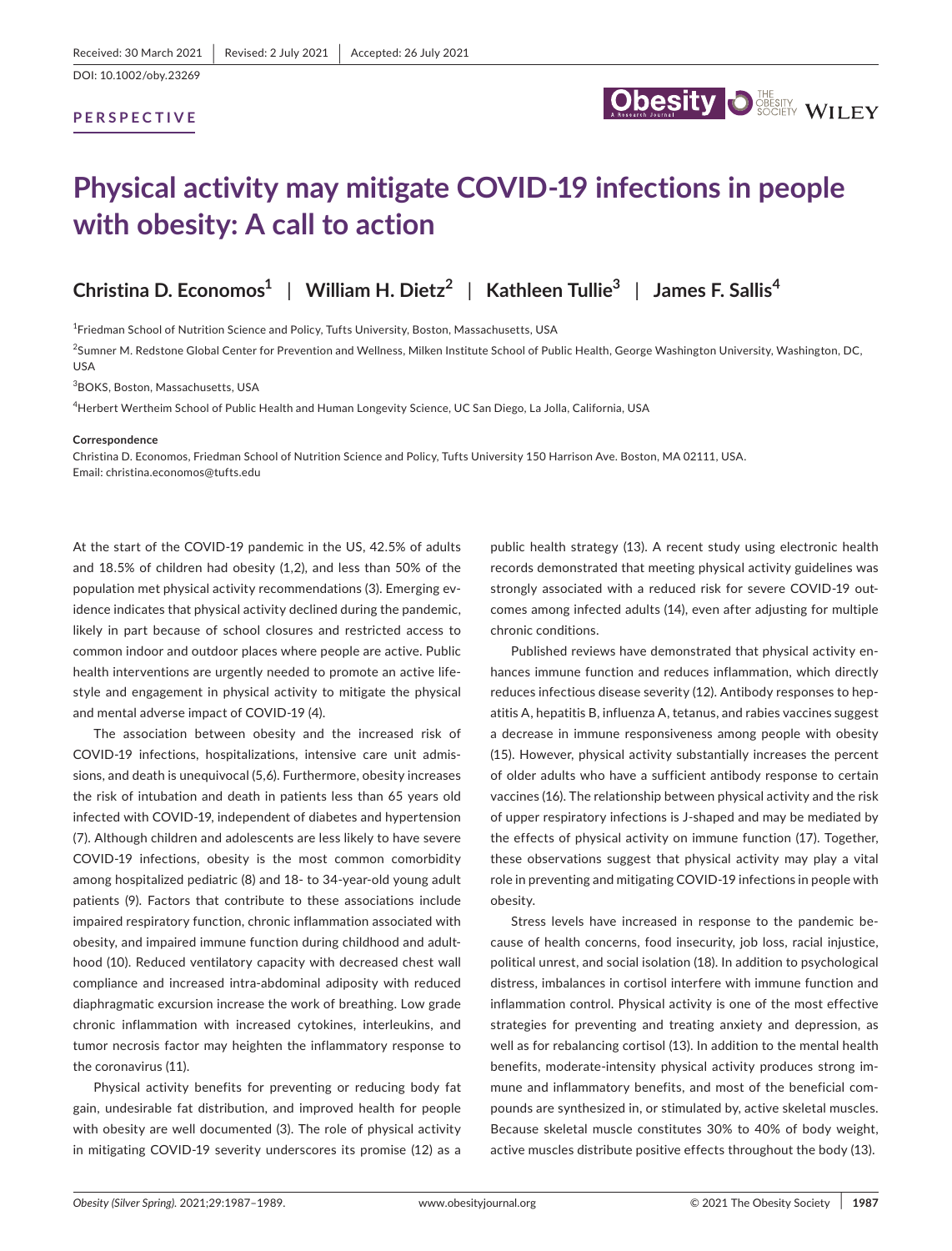**1988 MILEY-ODESITY DESITY AND OBESITY** 

In response to the pandemic, physical activity has declined, particularly among low-income individuals (19,20). In children, the reduction of regular, structured physical activity through the absence of physical education, reduced sports and activities, and closure of parks and other activity facilities have likely increased childhood obesity and widened disparities (21,22). Increased isolation is worsening mental health and inactivity, both of which impair immune function, further increasing susceptibility to COVID-19 infections. The established relationship between physical activity and immune function has the potential to mitigate the effects of COVID-19 and improve vaccine response in all people, including those with obesity. In summary, all of these documented effects emphasize that moderate-intensity activities, such as walking, could have immediate beneficial impacts on immune function, inflammatory responses, mental health, and vaccine responsiveness, all of which could reduce the severity of COVID-19 in people with obesity.

# **SUPPORTING AC TIVE LIFEST YLES DURING THE PANDEMIC**

The sporting goods, fitness, and wellness sectors; not-for-profits; and many individuals reacted swiftly to COVID-19 restrictions by providing free digital tools to help anyone, anywhere, be active. Many companies adjusted to remote work, found ways to implement flextime, and provided free physical activity and stress resources. The World Health Organization has long recognized the need to increase physical activity and responded to the COVID-19 restrictions by creating the [#healthathome campaign](https://www.who.int/campaigns/connecting-the-world-to-combat-coronavirus/healthyathome) in addition to promoting and promising to hold itself to The Global Action Plan on Physical Activity 2018–2030 (23). Additional resources to promote physical activity are available from the US Physical Activity Alliance (24), including the National Physical Activity Plan (25) and CDC Active People Healthy Nation (26).

Based on the relationships among physical activity, obesity, immunity, and mental health, we strongly urge health care, public health, education, workplace, and health insurance professionals and organizations to prioritize physical activity to leverage its acute benefits and immediate protection during the pandemic. Obesity-focused organizations should collaborate with diverse partners to advocate for improved, inspirational, and accessible resources for policy change, prioritizing physical education and activity in schools and programs to promote regular physical activity among people with obesity as well as the entire population to improve overall health and enhance resilience to future health crises. Schools can be a catalyst for change by prioritizing physical activity for every child and educating students and staff about its mental and physical health benefits. Targeted efforts to promote freely accessible activities such as walking could contribute to reducing inequities in COVID-19 morbidity and mortality (27). We urgently need studies to test all the hypothesized protections among people with obesity in relation to COVID-19, including the impact of physical activity as a vaccine adjuvant. Public health organizations

and health plans should develop internal and public communication campaigns that emphasize the importance of physical activity for the general population and more specifically for people with obesity as a mechanism to enhance immune responsiveness and potentially mitigate the severity of future infections, physically and mentally.**O**

## **ACKNOWLEDGMENTS**

The authors are members of the Physical Activity and Health Innovation Collaborative (PA IC), an ad hoc activity affiliated with the Roundtable on Obesity Solutions (of The National Academies). Products associated with the PA IC are not products of nor subjected to the review procedures of the Academies, and they do not represent the views of any one organization, the Roundtable, or the Academies.

### **CONFLICT OF INTEREST**

At the National Academies of Medicine, WHD serves as a consultant to the Roundtable on Obesity Solutions. At the Rails to Trails Conservancy, JFS serves as a Board Member. KT is the founder of BOKS kids, a free physical activity program for kids, and also sits on the World Federation of Sporting Goods Physical Activity Committee and Head of Social Purpose for Reebok International. CDE declared no conflict of interest.

### **REFERENCES**

- 1. Fryar CD, Carroll MD, Afful J. Prevalence of overweight, obesity, and severe obesity among adults aged 20 and over: United States, 1960–1962 through 2017-2018. National Center for Health Statistics Health E-Stats. Published December 2020. Updated January 29, 2021. https://www.cdc.gov/nchs/data/hestat/obesity-adult-17-18/obesity-adult.htm
- 2. Hales CM, Carroll MD, Fryar CD, Ogden CL. Prevalence of obesity among adults and youth: United States, 2015-2016. *NCHS Data brief*, no 288. National Center for Health Statistics; 2017.
- 3. Physical Activity Guidelines Advisory Committee. *2018 Physical Activity Guidelines Advisory Committee Scientific Report*. U.S. Department of Health and Human Services; 2018.
- 4. Denay KL, Breslow RG, Turner MN, Nieman DC, Roberts WO, Best TM. ACSM call to action statement: COVID-19 considerations for sports and physical activity. *Curr Sports Med Rep*. 2020;19:326-328.
- 5. Popkin BM, Du S, Green WD, et al. Individuals with obesity and COVID-19: A global perspective on the epidemiology and biological relationships. *Obes Rev*. 2020;21:e13128. doi[:10.1111/obr.13128](https://doi.org/10.1111/obr.13128)
- 6. Jayawardena R, Jeyakumar DT, Misra A, Hills AP, Ranasinghe P. Obesity: a potential risk factor for infection and mortality in the current COVID-19 epidemic. *Diabetes Metab Syndr*. 2020;14:2199-2203.
- 7. Anderson MR, Geleris J, Anderson DR, et al. Body mass index and risk for intubation or death in SARS-CoV-2 Infection: a retrospective cohort study. *Ann Intern Med*. 2020;173:782-790.
- 8. Zachariah P, Johnson CL, Halabi KC, et al. Epidemiology, clinical features, and disease severity in patients with coronavirus disease 2019 (COVID-19) in a children's hospital in New York City, New York. *JAMA Pediatr*. 2020;174:e202430. doi[:10.1001/jamapediat](https://doi.org/10.1001/jamapediatrics.2020.2430) [rics.2020.2430](https://doi.org/10.1001/jamapediatrics.2020.2430)
- 9. Cunningham JW, Vaduganathan M, Claggett BL, et al. Clinical outcomes in young US Adults hospitalized with COVID-19. *JAMA Intern Med*. 2020;181:379-381.